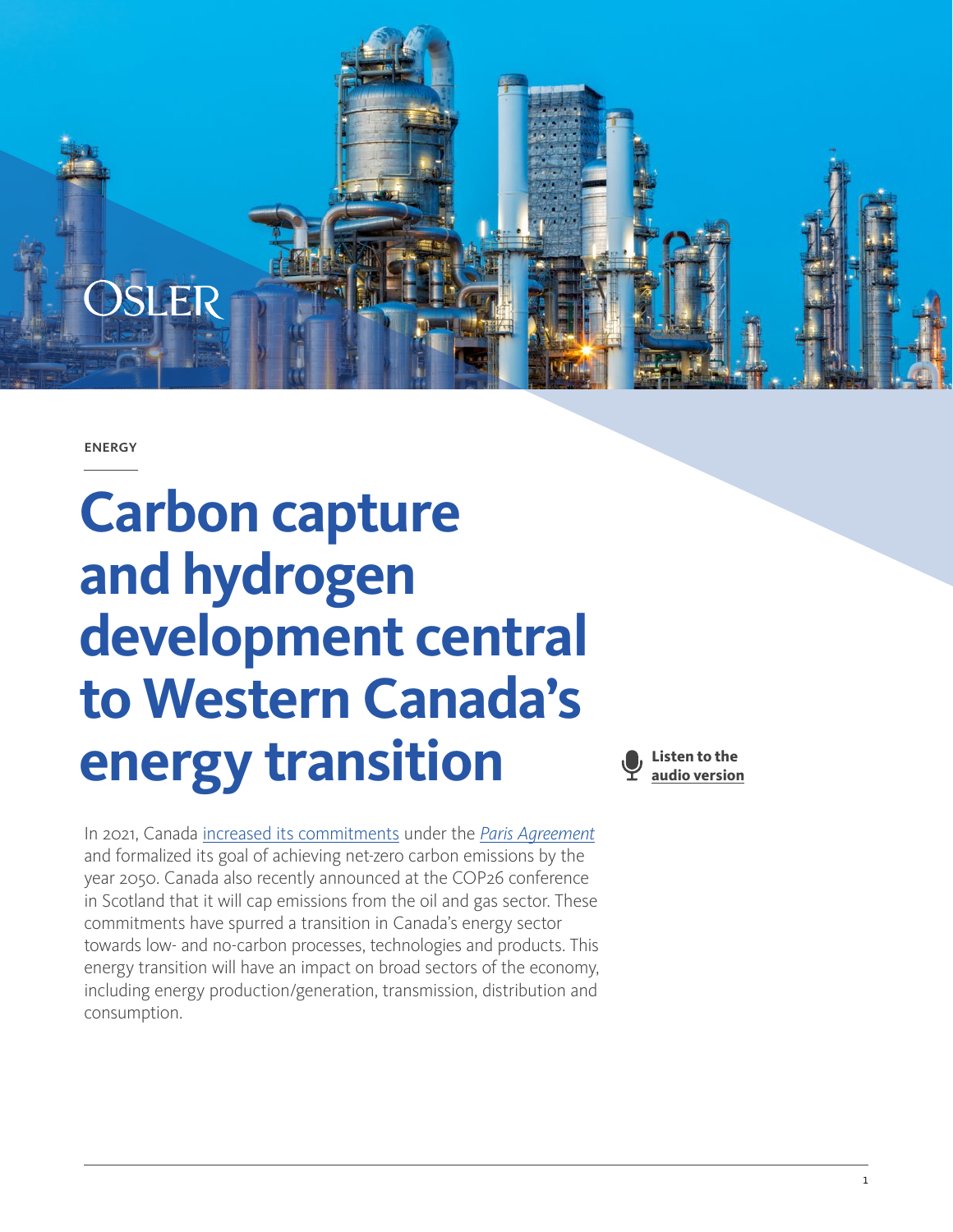At the energy production and generation level, these developments are leading to increased interest and advancements in energy storage, renewable energy technologies and commercial arrangements that support investment in lowcarbon energy, such as power purchase agreements. Among the most significant areas of interest and opportunity in Western Canada are carbon capture, utilization and storage (CCUS) and blue hydrogen. These technologies affect the full energy value chain, from production through to consumption. While each of these emerging technologies and sectors presents significant opportunities to spur economic growth, attract "green" capital into Canada's energy sector and reduce national (and global) emissions, they also introduce a range of technical, economic and legal challenges for companies and governments to navigate.

### Why CCUS and blue hydrogen?

"Blue" hydrogen is hydrogen produced from methane in natural gas. It has become a key focus in Western Canada as it represents a unique opportunity to produce a low- or zero-emission fuel while maintaining (or even growing) the oil and gas sector, a staple of Western Canada's economy. With its abundant natural resources, geological setting and existing infrastructure, Canada is wellpositioned to be a world leader in hydrogen production, which would reduce national greenhouse gas emissions while creating significant export potential.

Blue hydrogen is generally produced through steam methane reforming (SMR), combining natural gas or a refined petroleum product with steam to release bonded hydrogen. To be "blue" hydrogen, the SMR process must be paired with CCUS to prevent the carbon dioxide (CO2) released through SMR from being emitted. Blue hydrogen requires plentiful supplies of natural gas or refined petroleum, water for feedstock and access to suitable facilities or reservoirs to securely sequester or process the captured CO2. Further information about the production process and key considerations can be found in our **[Emerging](https://www.osler.com/osler/media/Osler/infographics/Osler_Emerging-technologies-in-energy_Blue-hydrogen.pdf)** [technologies in energy: Blue hydrogen](https://www.osler.com/osler/media/Osler/infographics/Osler_Emerging-technologies-in-energy_Blue-hydrogen.pdf) publication.

Since spring 2021, several billion dollars' worth of blue hydrogen and CCUS investments have been announced in Canada. The federal and provincial governments have also released hydrogen policies touting hydrogen as one of the primary ways that Canada will achieve its net-zero carbon goals. However, key uncertainties remain. Carbon capture remains expensive and, in most cases, uneconomic, without higher carbon prices (which are expected in the future, but do not yet exist). Suitable reservoirs for sequestration are abundant in some parts of Western Canada, but not others. From a legal perspective, the regulatory systems in Western Canada also do not specifically address hydrogen production, giving rise to ambiguities and uncertainties for certain types of projects. Three key initiatives are underway to address these uncertainties, at least in part: (1) targeted tax incentives, (2) Alberta's competitive bid process for CCUS hubs, and (3) CCUS carbon offset credits.

While each of these emerging technologies and sectors presents significant opportunities to spur economic growth, attract "green" capital into Canada's energy sector and reduce national (and global) emissions, they also introduce a range of technical, economic and legal challenges for companies and governments to navigate.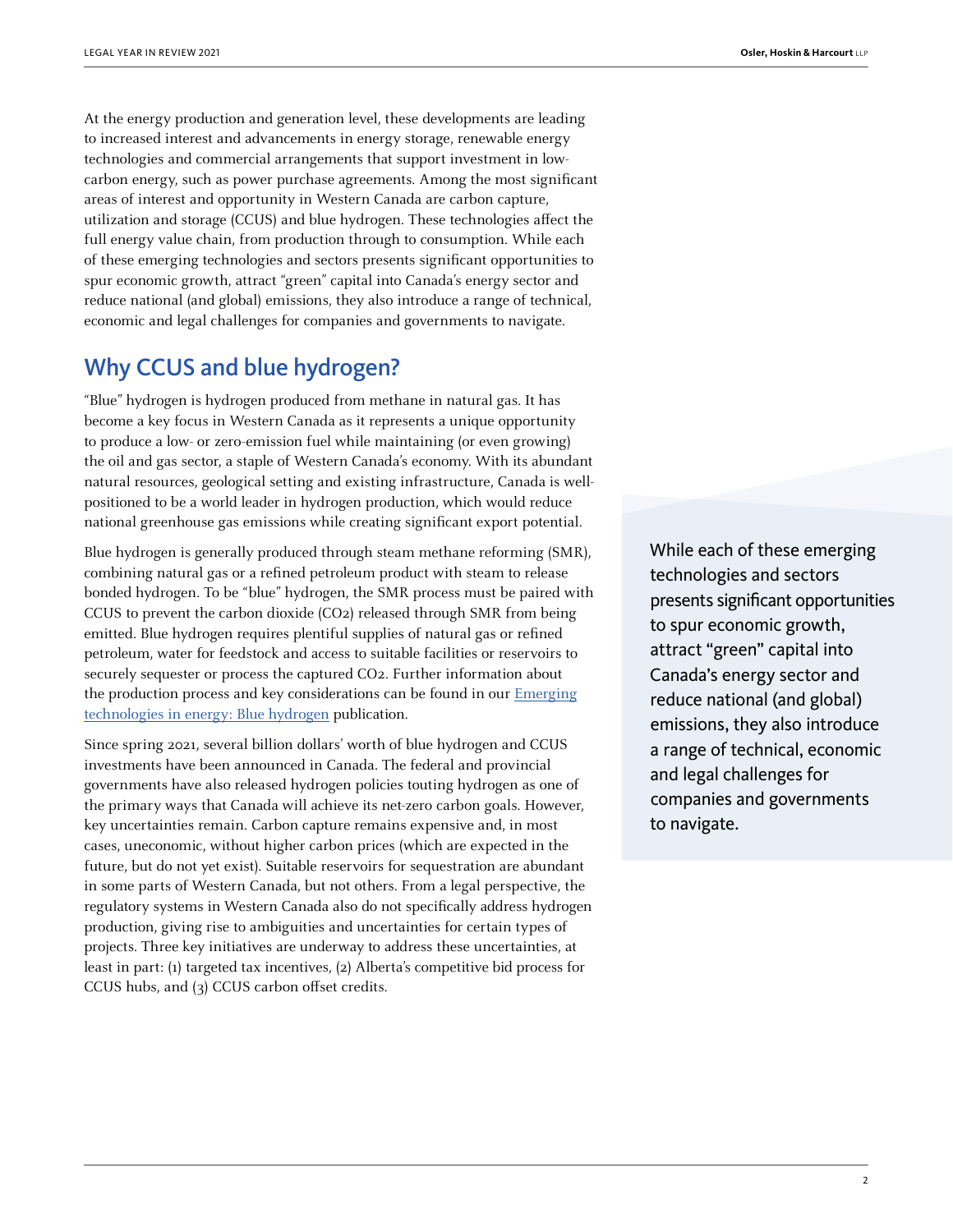#### Tax incentives

We previously outlined how [the federal 2021 budget injected fiscal stimulus](https://www.osler.com/en/resources/regulations/2021/federal-budget-injects-fiscal-stimulus-into-energy-transition) [into Canada's energy transition](https://www.osler.com/en/resources/regulations/2021/federal-budget-injects-fiscal-stimulus-into-energy-transition). The federal budget contained several key tax incentives in respect of blue hydrogen and CCUS:

- an [investment tax credit](https://www.canada.ca/en/department-finance/programs/consultations/2021/investment-tax-credit-carbon-capture-utilization-storage.html) for capital invested in certain types of CCUS projects (the details of which are still being developed, but are expected to be available in 2022)
- a commitment of \$319 million over seven years for Natural Resources Canada to support research and development to improve the commercial viability of CCUS technologies
- a "green project funding initiative" of \$4 billion over seven years to the Net Zero Accelerator (adding to the \$3 billion over five years committed on December 11, 2020). Proponents of CCUS and blue hydrogen projects may apply to the Net Zero Accelerator to access a portion of this funding

Blue hydrogen developments and facility expansions in Saskatchewan may also be eligible for transferable royalty tax credits of 15% of project costs through the [Oil and Gas Processing Investment Incentive](https://www.canada.ca/en/department-finance/programs/consultations/2021/investment-tax-credit-carbon-capture-utilization-storage.html).

### Alberta's competitive bid process for CCUS hubs

With the increasing industry interest in CCUS and concerns about proliferation of carbon sequestration operations (particularly in areas with limited sequestration potential, such as Fort Saskatchewan), the Alberta government announced a competitive bid process for CCUS "hubs" in the spring of 2021. Alberta is envisioning that, in areas where multiple companies are interested in carbon sequestration, CCUS "hubs" will be developed where sequestration rights are awarded to a single operator who must operate the hub on an "open access" basis and provide competitive market service rates.

Further details of the competitive bid process were announced in September 2021, which we described in our [Energy blog.](https://www.osler.com/en/blogs/energy/september-2021/alberta-issues-request-for-expressions-of-interest-in-carbon-sequestration-hub?feed=ETC) Expressions of interest from potential proponents were due on October 12, 2021. Alberta will post its request for full project proposals in December 2021, with successful proponents expected to be selected in March 2022.

On September 7, 2021, Saskatchewan also announced that it would be exploring opportunities for CCUS infrastructure hubs, although it has not yet announced any details.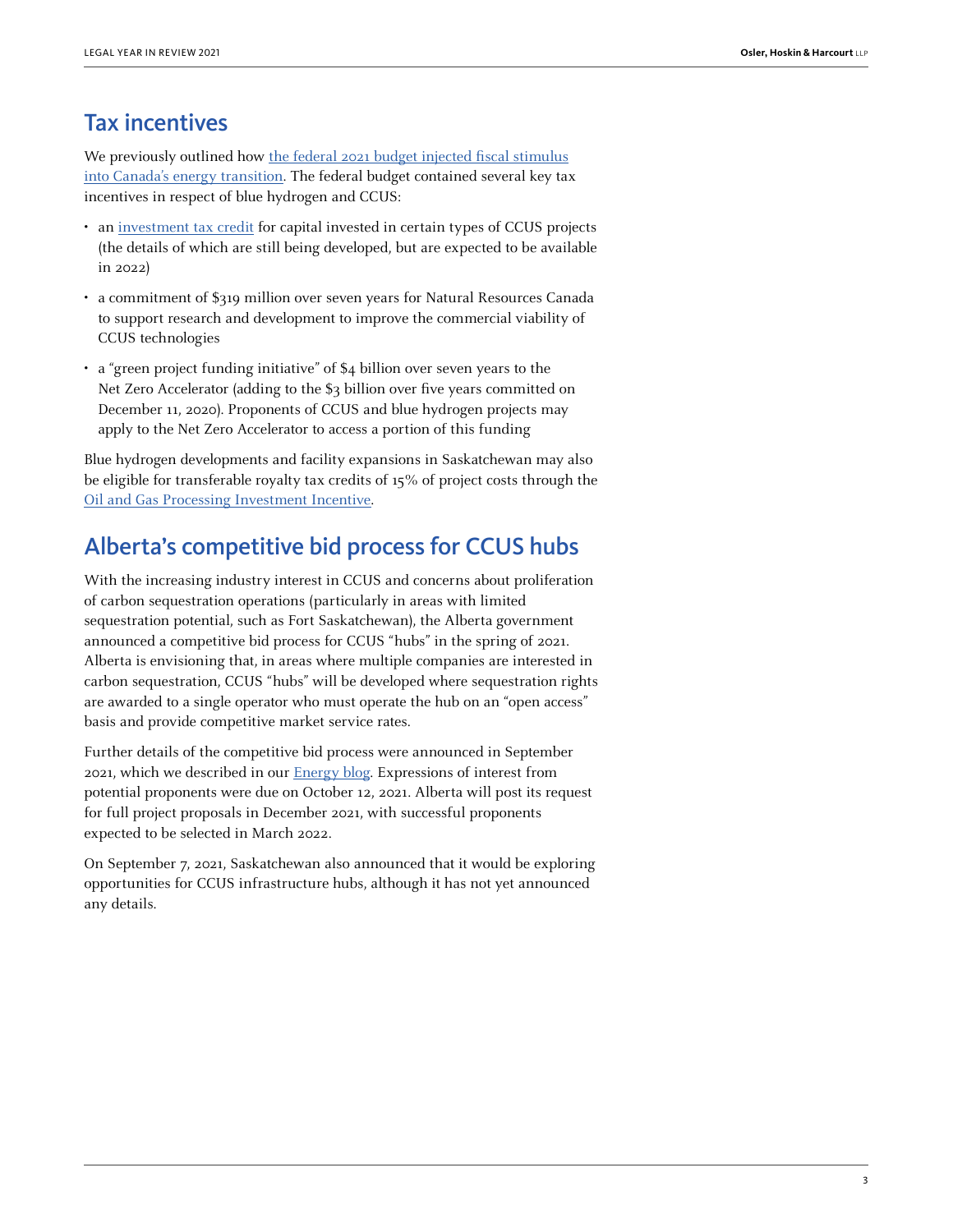#### Carbon credits and offset opportunities

Both British Columbia and Alberta have frameworks that allow proponents to receive credits if their projects offset and reduce greenhouse gas emissions: the [Greenhouse Gas Emission Control Regulation](https://www.bclaws.gov.bc.ca/civix/document/id/lc/statreg/250_2015) (GGECR) in British Columbia and the [Technology Innovation and Emissions Reduction Regulation](https://www.alberta.ca/technology-innovation-and-emissions-reduction-regulation.aspx) (TIER) in Alberta. These carbon credits form a key revenue stream for eligible project proponents.

In British Columbia, hydrogen manufactured for use in place of petroleum diesel is considered a renewable fuel under the GGECR and is eligible to generate carbon offset credits. The GGECR does not, however, allow CCUS operations to generate carbon credits.

In Alberta, emission offset projects must meet requirements established under the TIER, the Standard for Greenhouse Gas Emission Offset Project Developers and an approved quantification protocol. Alberta has [an approved quantification](https://www.alberta.ca/alberta-emission-offset-system.aspx) [protocol](https://www.alberta.ca/alberta-emission-offset-system.aspx) in place for CCUS in deep saline aquifers, but not other types of CCUS (such as sequestration as part of enhanced oil recovery operations).

While Saskatchewan is lagging behind its western neighbours in developing a program for carbon offsets, the government announced on September 7, 2021 that it would develop such a program and that it would specifically allow carbon credits to be generated from CCUS. The details of Saskatchewan's program have not yet been released.

Federally, Canada is in the process of developing a carbon offset credit system, including regulations, offset protocols and a credit and tracking system. The federal government published [draft regulations](https://canadagazette.gc.ca/rp-pr/p1/2021/2021-03-06/html/reg1-eng.html) in March 2021, which are expected to be issued in final form by the end of 2021. These draft regulations and associated publications are silent with respect to CCUS, and given Canada's intention to avoid overlap with provincial offset regimes, it appears that the question of whether and how CCUS activities can generate carbon credits will remain a provincial matter.

Across provinces and at the federal level, consultation and government relations activity is taking place among interested industry participants. The goal of many participants is to ensure that the carbon offset protocols being revised or developed are consistent with the principle of additionality (meaning that the activity would not occur absent a market for carbon offset credits) and account for the full range of carbon-reduction technologies or techniques that exist.

Given Canada's intention to avoid overlap with provincial offset regimes, it appears that the question of whether and how CCUS activities can generate carbon credits will remain a provincial matter.